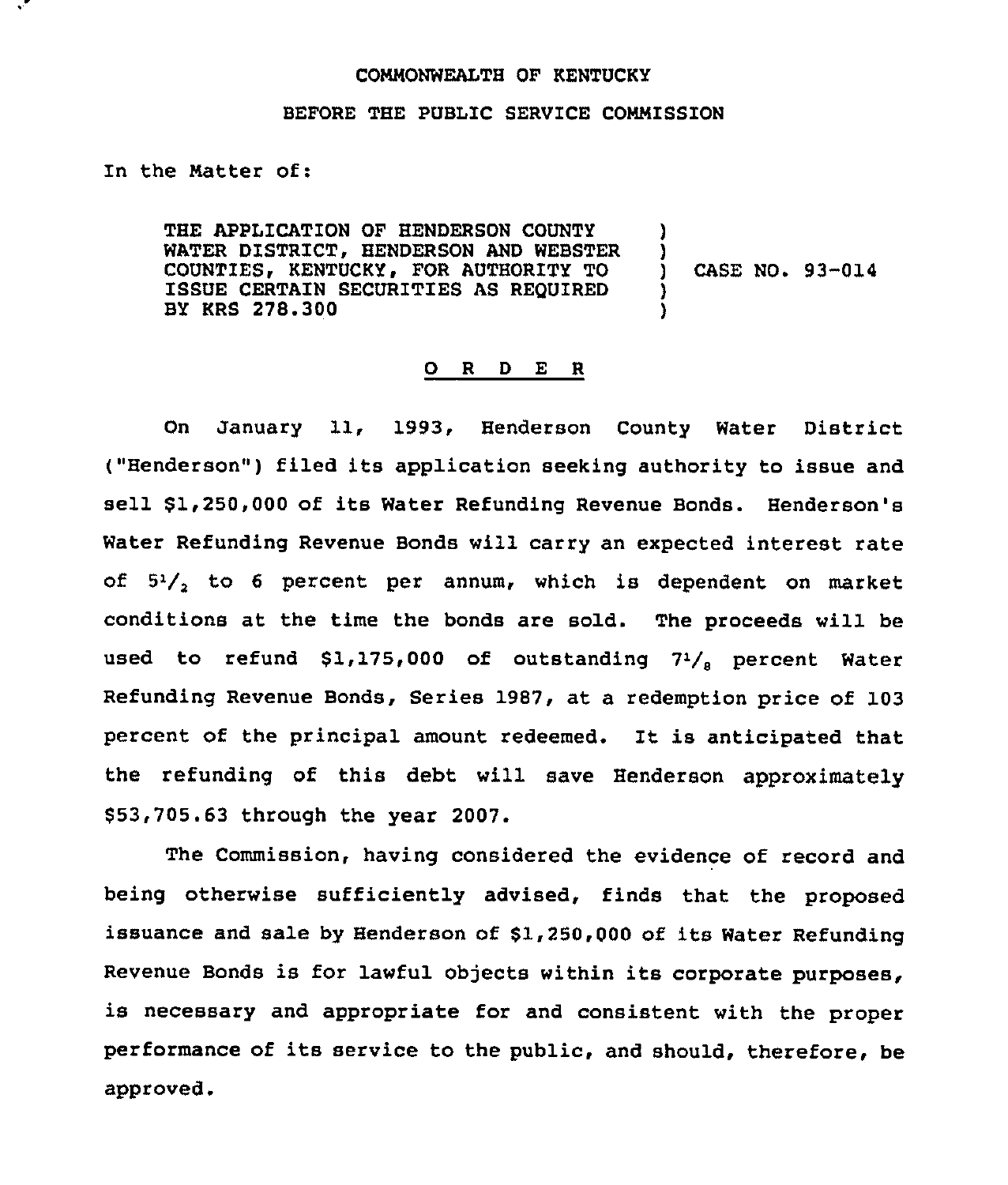IT IS THEREFORE ORDERED that:

l. Henderson be and it hereby is authorized to issue and sell \$1,250,000 of its Water Refunding Revenue Bonds at an expected interest rate of 5'/, to 6 percent per annum.

2. Henderson shall, within 30 days after the issuance of the securities referred to herein, file with the Commission a statement setting forth the date or dates of issuance of the securities authorized herein, the price paid, the interest rate, the purchasers, and all fees and expenses, including underwriting discounts or commission or other compensation, involved in the issuance and distribution.

3. Henderson shall agree only to such terms and prices that are consistent with said parameters as set out in its application.

4. The proceeds from the transactions authorized herein shall be used only for the lawful purposes set out in the application.

Nothing contained herein shalL be construed as a finding of value for any purpose or as a warranty on the part of the Commonwealth of Kentucky or any agency thereof as to the securities authorized herein.

 $-2-$